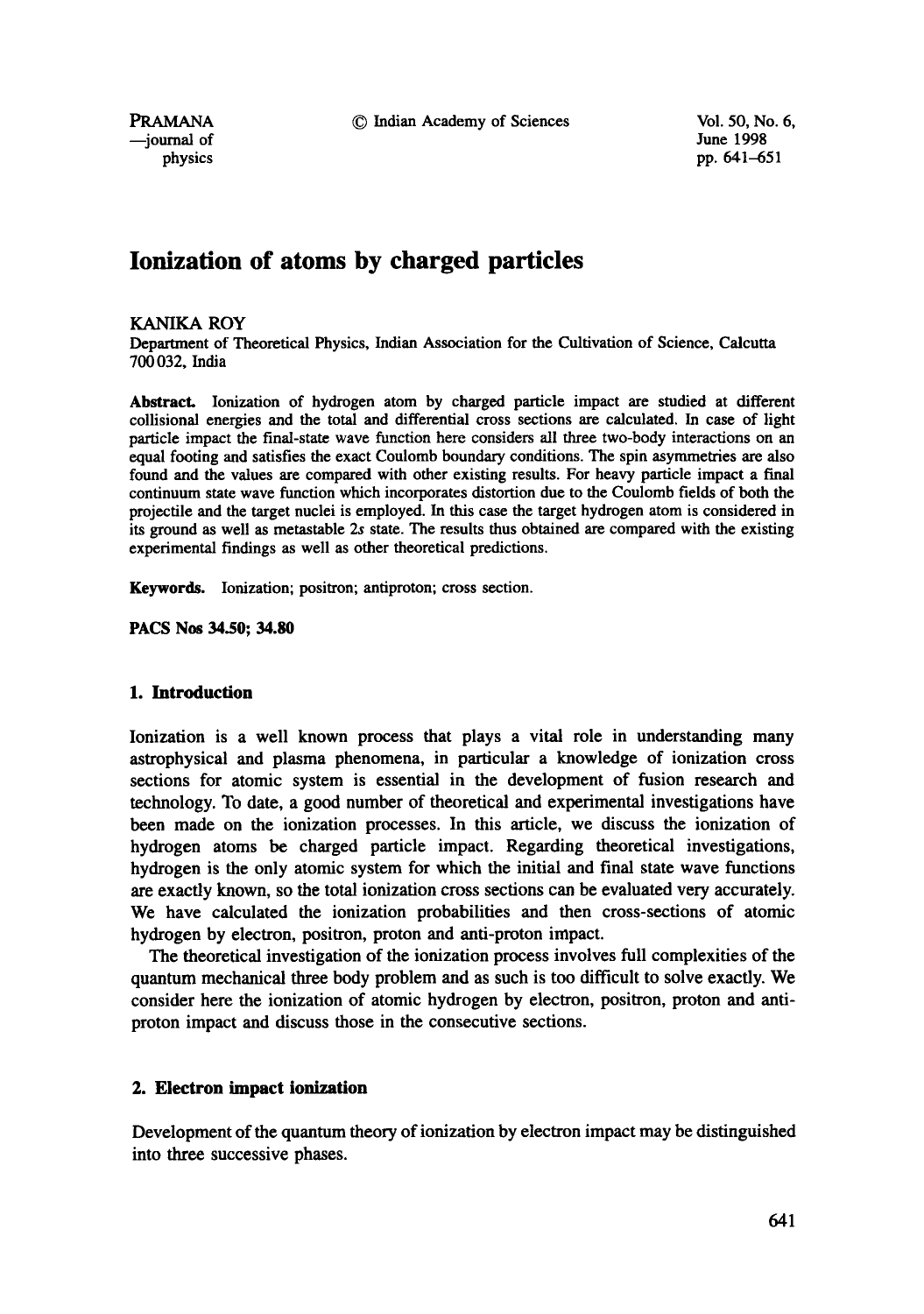In 1930s Bethe [l] and Massey and Mohr [21 used the first Born approximation to calculate the ionization cross section of hydrogen atom by electron impact.

The second phase occured during the 1960s when Peterkop [3] and Rudge and Seaton [4] developed theoretical formulations of the problem. They considered the special features due to the presence of three charged particles in the final state. It was still restricted to first order treatments in the electron target interaction though important conceptual progress was made during this second phase of calculation. At that time only the experimental values of total cross sections were available which can not provide a stringent test of the theories. Significant discrepancies between these measurements and first order theories were observed at low and intermediate energies.

The third phase in the development of theories, had been done so far, was stimulated by (e, 2e) coincidence experiments by Ehrhardt *et al* [5] and Amaldi *et al* [6]. Such experiments, in which the kinematics of the collision is fully determined, provided the most complete test of the theory of electron impact ionization reactions. For a long time, several important features of these experiments remained unexplained. At present more refined theoretical investigations have been done with some success and elaborate experimental work for  $(e, 2e)$  is being performed at many laboratories. Due to the enormous difficulty, theory is not yet able to give a very satisfactory account of the ionization problem covering the entire energy range. Here the form of the final state wave function, when both the scattered and the emitted electrons are very far from the proton deserves special consideration. To know this, one has to incorporate all the three interactions, the interactions between the scattered electron and the ejected electron as well as interactions between the proton and the scattered electron and the proton and the emitted electron. All these three are long range Coulomb interactions and no one of them should be neglected in comparison with the other two.

Few years back Brauner *et al* [7] gave a form of the scattered wave function for the final state after ionization. This wave function, which depends on three interparticle Coulomb interactions satisfying the asymptotically correct boundary condition involves three appropriate cofluent hypergeometric function as follows:

$$
\Psi_f^- = (2\pi)^{-3} \times \exp(ik_a \cdot r_a + ik_b \cdot r_b) \times C(\alpha_{pT}, k_a, r_a) \times C(\alpha_{cT}, k_b, r_b)
$$
  
 
$$
\times C(\alpha_{eP}, k_{ab}, r_{ab}),
$$

where the Coulomb part of the wave function is defined as

$$
C(\alpha, k, r) = \Gamma(1 - i\alpha) \exp\left(-\frac{\alpha \pi}{2}\right) \times {}_1F_1(i\alpha; 1; -i(kr + k \cdot r)),
$$

where

$$
k_{ab} = \frac{1}{2}(k_a - k_b), r_{ab} = r_a - r_b.
$$

*ra, rb and ka, kb are the* position vectors and corresponding momenta of scattered and ejected electrons respectively. Here,

$$
\alpha_{\text{PT}} = \frac{Z_{\text{P}} Z_{\text{T}}}{k_a}, \qquad \alpha_{eT} = -\frac{Z_{\text{T}}}{k_b}, \qquad \alpha_{eP} = -\frac{\mu_{\text{P}} Z_{\text{P}}}{k_{ab}}.
$$

 $Z_P$  and  $Z_T$  are the projectile and target charges and  $\mu_P = 1/2$ .

*Pramana - J. Phys.,* **Vol. 50, No. 6, June 1998 Special issue on "Proceedings of the XI NCAMP"** 

642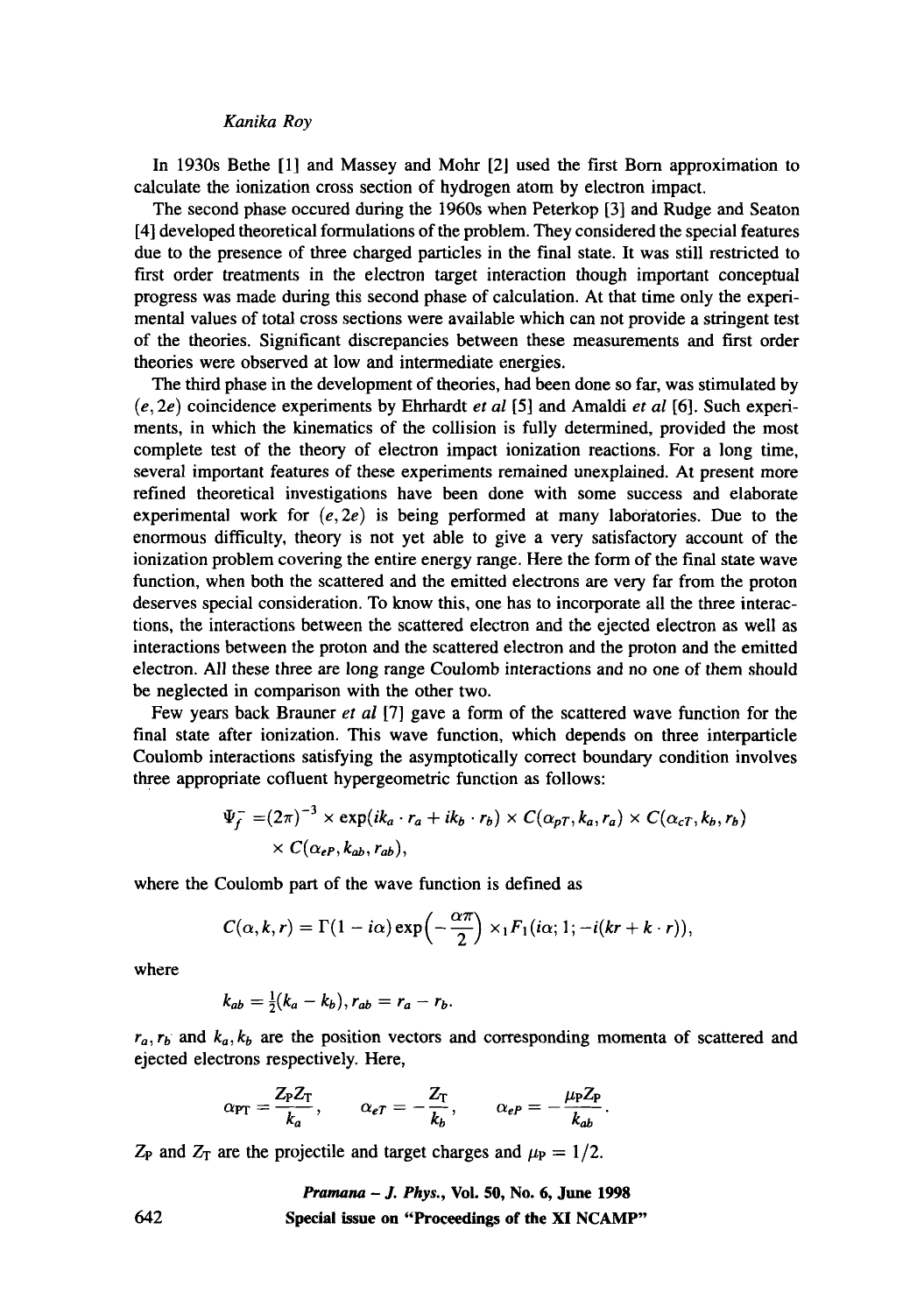This asymptotically correct final state wave function has been used with great success by Briggs and co-workers [8a-c], Roy *et al* [9a, b] and Bandyopadhyay *et al* [10a-d] and few others. From the theoretical point of view, calculation of the triple differential cross section (TDCS) is the easiest while the calculations of the double differential (DDCS), single differential (SDCS) and finally the total ionization (TICS) cross sections are increasingly more and more difficult. On the experimental side the situation is just the reverse. In Bandyopadhyay *et al* [10a] we have calculated the TDCS for ionization of hydrogen atom by electron impact including exchange effect using the above correlated three body continuum wave function for the final state.

From the various works on electron impact ionization, it is very clear that the effect of the final state electron-electron correlation is very important in fast electron-atom ionizing collisions, particularly when the relative momentum of out going particles is small. Here all the three two-body interactions should be treated on an equal footing. This has led us to reconsider the investigation of the ionization cross-sections for hydrogen atom by electron impact, employing the symmetric form of the wave function which describes the three-body Coulomb continuum state. We use this wave function to calculate triple, double and single differential cross sections and the total cross sections for investigating the ionization of hydrogen by electron  $[10a, b, d]$  and positron  $[10a-d]$ impact. In the case of electron impact we have included the exchange effect in our calculations. We compare our triple differential cross section values mainly with the experimental results of McCarthy *et al* [11]. In Ehrhardt asymmetric geometry in which one electron emerges with a high velocity and other one with low velocity, it is observed that the exchange effect is small; but in symmetric geometry, when two electrons emerge with equal velocity, the exchange effect is appreciably high and hence can not be neglected. During our calculation we note that the results including exchange effect are quite sensitive to variation of the absolute value of the relative momentum in the exit channel. Attention is paid to the special case of equal energy sharing in the final channel, where scattered and ejected electron energies are equal and it is found that the exchange effect is remarkably high in this case.

In a separate work [10d], we have also calculated the single differential and total ionization cross sections of a hydrogen atom by electron impact. The calculated values of the single differential cross sections for the energy distribution of secondary electron and the total cross sections are compared with the available theoretical and experimental data. The spin asymmetries are also found and the ionization asymmetry is calculated. The values thus obtained are compared with the existing results.

## **3. Positron impact ionization**

Positron is antiparticle of the electron and bears the same mass but opposite charge. Studies on positron impact ioinization can provide valuable insights into the dynamics of the process since, unlike the situation for electron impact, the projectile positron and the ionized electron are distinguishable. Due to the advancement of techniques within the last few decades the possibility of doing various atomic scattering experiments with positrons has improved much. The point of contact between theories and experiments in scattering problems involving positron have been successfully carried out at many laboratories.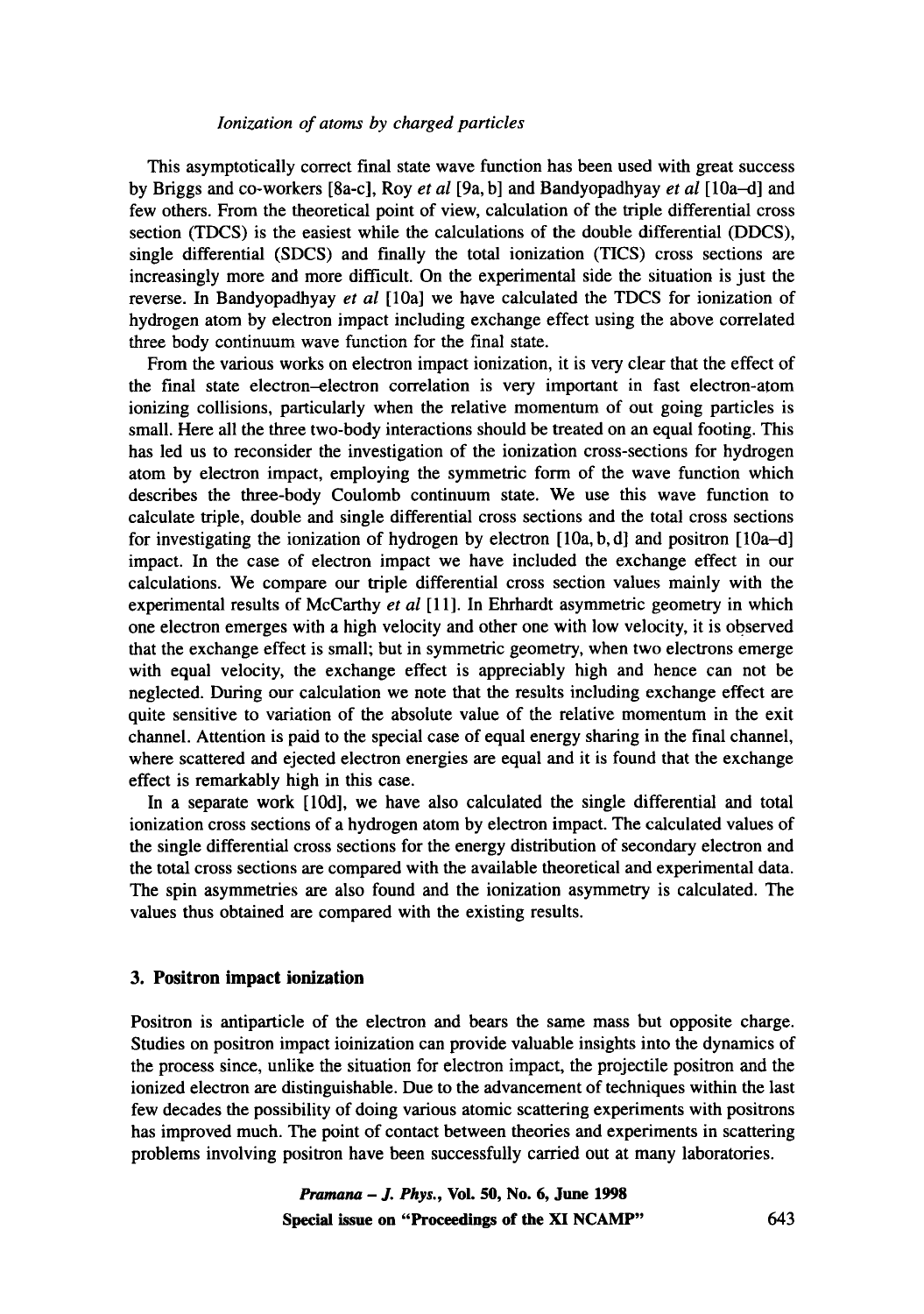We have computed the results for TDCS, DDCS, SDCS and TICS of hydrogen atom by positron impact for a wide-range of incident energies and scattering parameters [9a, b; 10a--c]. As a projectile, the positron with its positive charge is much unlike the electron and hence significant difference has been observed in the cross sectional values for electron impact and positron impact. We have compared our above mentioned values by positron impact with other existing theoretical and experimental values.

Recently Jones *et al* [12] have measured the total cross sections of ionization of hydrogen atom by electron and positron impact for kinetic energies varying from 15 to 700 eV. Their values for positron impact are found to be significantly lower than those obtained previously by Spicher *et al* [13]. Many theoretical calculations have been done so far for the above and most of the positron impact results are for incident energies below 150eV. We have calculated the total cross sections of the ionization of hydrogen atom by positron impact for incident energies ranging from 25 to 600 eV and compared them with the available experimental data of Jones *et al* [12] and Spicher *et al* [13]. Our values are in close agreement with the experimental data of Jones *et al* at energies from 75 eVonwards. This shows that the three body Coulomb wave function considered as the final state is quite appropriate for high energies. Other available theoretical values for high energies lie above the values of Jones *et al.* 

The cusp-like peak in the energy spectrum of forward ejected electrons emitted in ionatom collisions was observed in 1970. Many experimental and theoretical works were devoted to clarify the details of this phenomenon. This process is a special case of ionization when ionized electron is strongly influenced by the projectile and their velocities are the same. This process is called the electron capture to the continuum (ECC). The most important mechanism for the appearance of the ECC peak is the focussing of the ejected target electron into the direction of the outgoing projectile, due to the attractive interaction between them.

For positron impact, ECC process has not been discovered experimentally. Only theoretical predictions exist. We [14] were the first who studied positron hydrogen angular scattering and found a pronounced peak in our DDCS results. We used Faddeev three-body wave function. Brauner and Briggs [15a, b] also showed the cusp-like structure at H target.

In a different calculation [10c] of positron-hydrogen ionizing collisions, we predicted pronounced ECC cusps in DDCS. Recently, Finch *et al* [16] performed a measurement to obtain DDCS values for positron-argon collision at 30°. They did not find any evidence for ECC.

## **4. Threshold law**

The energy dependence of the cross section  $\sigma$  for the positron impact ionization of hydrogen atom near threshold is to a large extent determined by the form of final state wave function in quantum mechanical calculations. With one attractive Coulomb function corresponding to full screening of the target nuclear charge; one gets identical results for electron and positron impact in which  $\sigma$  varies as  $E^{3/2}$ .

With two Coulomb functions, one attractive and the other repulsive, Geltman [17] got an unphysical result for positron impact ionization. For  $e^+$  impact, he got  $\sigma$  as almost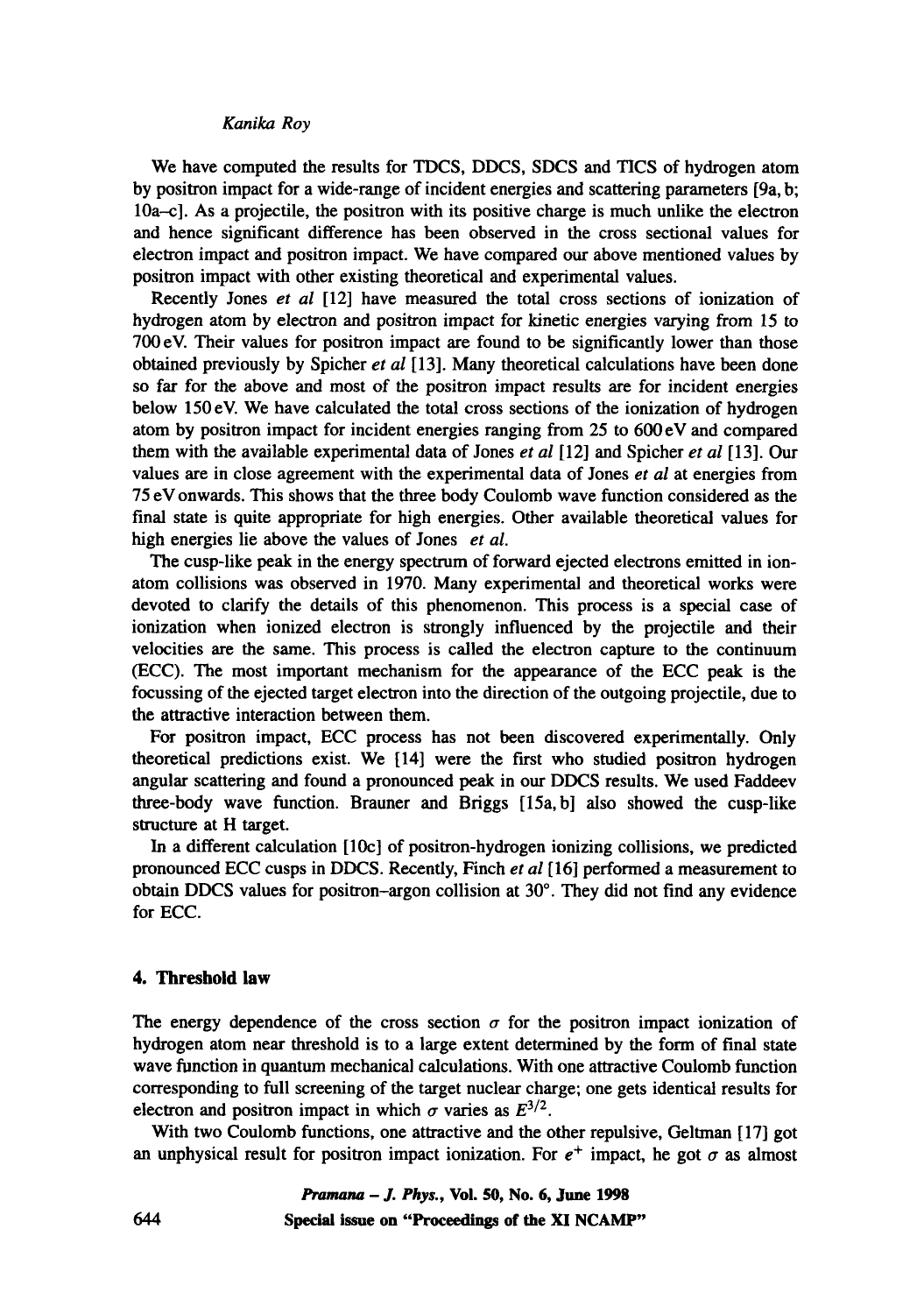insignificant over a considerable portion of the energy interval near threshold. This is due to the normalization constant (for the repulsive interaction) which vanishes exponentially. The phase condition of the final state wave function in the asymptotic region, is satisfied in neither of these two cases of full screening and no screening. Temkin [18] obtained a modulated linear law on the basis of his Coulomb dipole theory.

An asymptotically correct final state wave function which involves three Coulomb functions [19] will involve one repulsive Coulomb function for both  $e^-$  and  $e^+$  impact. In the final channel, there will be three interactions: (i) between the projectile and the target nucleus, (ii) between the projectile and the free electron which was originally bound in the atom and (iii) between the free electron and the target nucleus. When the projectile is the electron, the repulsive Coulomb function will correspond to the projectile-electron interaction, and for positron impact on the other hand, the repulsive Coulomb function will correspond to the interaction between the positron and the target nucleus. Therefore according to Brauner *et al* [7] the use of the three Coulomb function in final state for the calculation of ionization cross section near threshold would lead to unphysical results for both electron and positron impact due to the exponential vanishing of the normalization constant arising from the repulsive Coulomb function.

In our recent calculation [19] we have shown how the exponentially vanishing normalization factor due to repulsive positron-proton interaction is appropriately compensated for and a physical threshold law  $\sigma \sim E^{3/2}$  is obtained.

For  $e^-$  impact ionization, the Wannier [20] model based on classical theory gives a threshold law  $\sigma \sim E^{1.127}$  for atomic hydrogen. In general, it is considered to be satisfactory.

Quantum mechansical extension of this model was attempted by Peterkop [21], Rau [22] and others. Klar [23] extended the Wannier model for  $e^{\pm}$ -impact ionization and obtained analytically a threshold law  $\sigma \sim E^{2.65}$  for hydrogen atom.

Kazansky, Ostrovsky and Sergeeva [24] have modified the Wannier threshold law for small but finite energy excess above threshold.

For  $e^+$ -impact, the Wannier threshold law is controversial. Dimitrijevic and Grujic [25] have obtained a threshold law  $\sigma \sim E^{1.64}$  for  $e^+$ -impact on hydrogen, by their classical trajectory study. The CTMC calculations of Wetmore and Olson [26], on the other hand, agree with the power law  $\sigma \sim E^{3.01}$ .

We have evaluated analytically the cross section  $\sigma$  for  $e^+$ -impact ionization of hydrogen atom near threshold with the final state wave function involving three Coulomb functions. In contradiction to earlier result that  $\sigma$  vanishes exponentially we get [19]

$$
\sigma = 3^{-1} \pi Z^{12} \exp(-2) (2^{1/2} - 1) E^{3/2}.
$$

It may be noted that the Wannier law does not give the absolute magnitude of the cross section, which is required for a quantitative comparison with experiment.

## **5. Proton and antiproton impact**

An accurate knowledge of differential and total ionization cross sections for the collisions of proton with atomic hydrogen has important application in the diagnostics of fusion plasma. Further, the comparative study of ionization of hydrogen atom by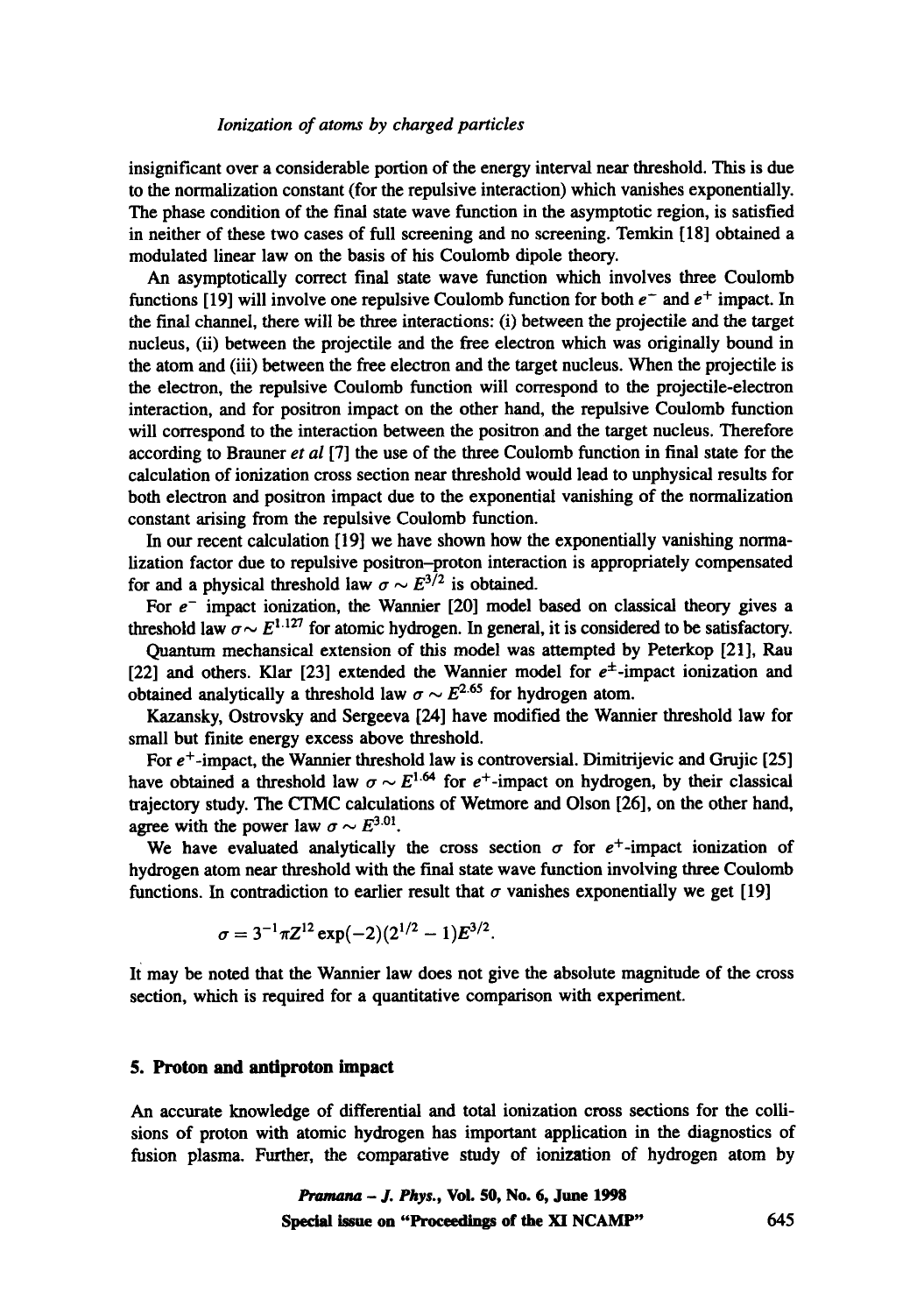antiproton impact has some importance due to the fundamental difference of its charge from proton.

In the case of ionic impact we can simplify the problem by applying the impact parameter formalism in which the projectile ion may be assumed to move in a classical trajectory. However, in the case of ionization the final state contains three charged particles which mutually interact by long range Coulomb forces and as such the theoretical treatment of the problem becomes quite complicated.

Theoretical investigation on ionization by heavy particle collision started with the calculation of the total ionization cross section (TICS) by Bates and Griffing [27] on proton-hydrogen collision by using first Born approximation (FBA). The calculated values in the higher energy region were in good agreement with the experimental data of Gilbody and Ireland [28] who performed their work about ten years later; however, a marked disagreement with the theoretical cross section values were seen below 200 keV with various measured data.

Due to the long range nature of Coulomb potential, the distortion effects are appreciable even when two nuclei are very far apart. Salin [29] used the exact asymptotic condition and considered the distortion of target in the final channel. To improve the agreement with new experimental data for ionization by heavy ions, Crothers and McCann [30] introduced the continuum distorted wave-eikonal initial state (CDW-EIS) model in which the final state was chosen as in CDW, but the initial state was represented by a bound state distorted by projectile eikonal phase.

Initially, only the total ionization cross section (TICS) values for proton impacting on atomic hydrogen were available. Fite *et al* [31], Shah *et al* [32] and Shah and Gilbody [33] measured the TICS values. Recently Kerby *et al* [34] accurately measured the differential cross section in ejected electron energy and angle of ionization of atomic hydrogen and molecular hydrogen by proton impact. As the calculation of TICS involves the interaction momenta of all the three particles in the final state, many important informations regarding the interaction and mechanism of ionization were not clear.

Following the earlier work [35], we propose to apply Born approximation in the impact parameter formalism to calculate the ionization cross section for the collision of hydrogen atom by proton and antiproton impact in the intermediate and high energy region. The final state wave function considers the electron to be moving in the continuum of both the projectile and target nuclei.

Various computed results for the DDCS and TICS for the collision of proton with the ground and 2s state of hydrogen atoms are presented and compared with the various existing experimental findings and theoretical calculations. We also present our computed results of the ionization cross section for antiproton as projectile and compare them with the existing theoretical as well as experimental results. Knudsen *et al* [36] have measured the ionization cross sections for antiproton colliding with atomic hydrogen in the energies ranging between 30 to 1000 keV. The experimental results of ionization by antiproton imPact has special importance due to the fact that here the absence of electron-transfer channel makes surer test of theoretical methods.

In figure 1, we display our results of the total ionization cross section for collision of proton and antiproton with atomic hydrogen along with the available experimental measurements. The results obtained by classical trajectory Monte Carlo (CTMC) method [37] are also displayed in the figure. For the case of proton impact the present calculated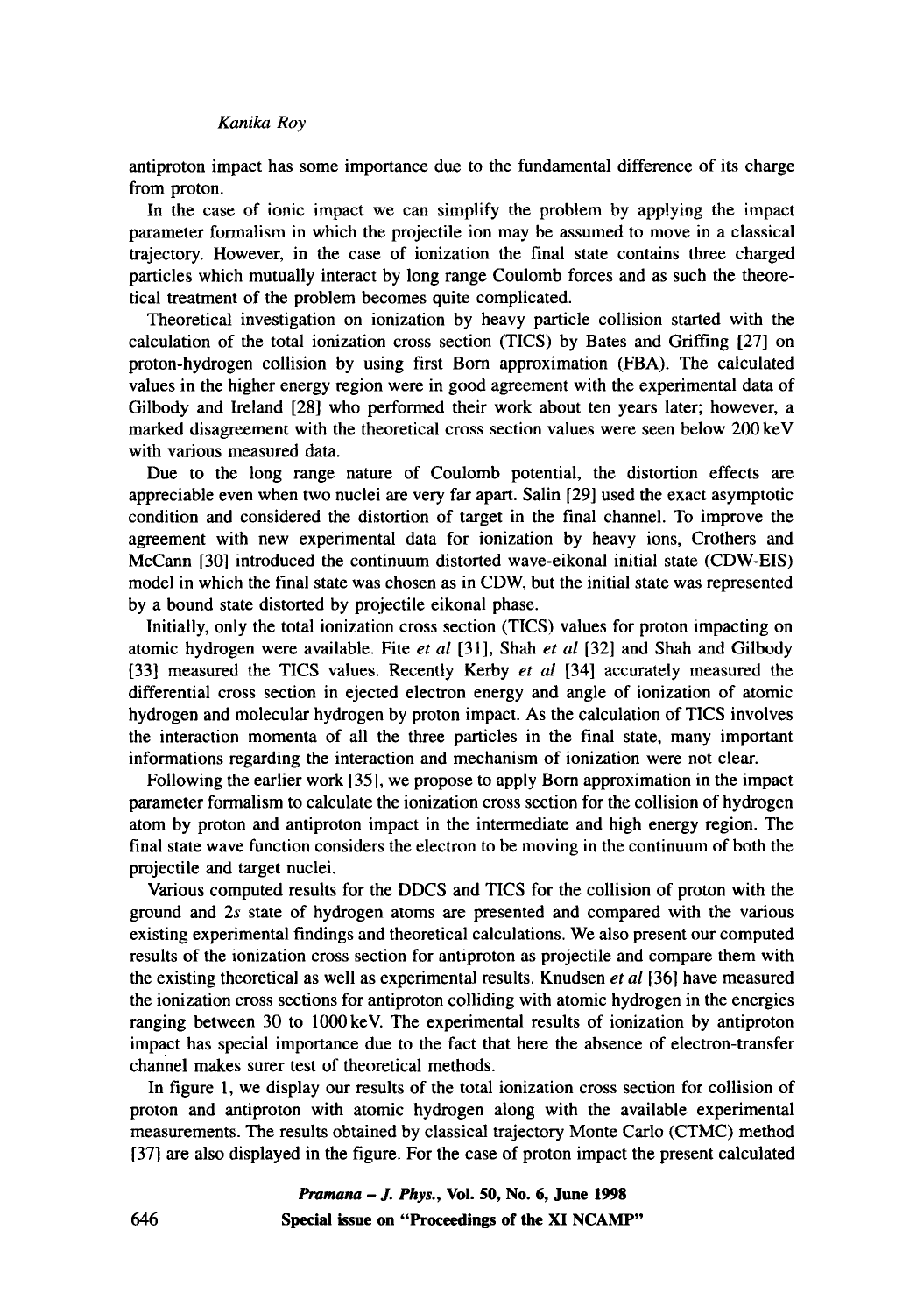

Figure 1. Total cross sections for ionization of atomic hydrogen by proton and anti proton impact. Present results  $($ ——) for proton;  $($ ----) for anti proton; CTMC  $($ ---) for proton,  $(- - - - -)$  for antiproton. Experiment - for proton:  $\Box$  Shah *et al* [32]; Shah and Gilbody [33].

results are in fairly good agreement with the CTMC results and the experimental measurements [32, 33] throughout the energy region considered. In the case of antiproton the present results almost coincide with CTMC in the low and intermediate energy region. With the increase of energy the present calculated results deviate slightly with the CTMC results.

In figure 2, we compare our values for DDCS as a function of ejection angle with those of CTMC [38], Born [38] and CDW-EIS [38] and the observed data [38]. We have computed our values for ejected electron energy of 130 eV and for 70 keV proton impact. Our results agree well with the experimental data around the ejection angles of 60 to 120 degrees. All the theoretical results including the present one show similar trend with the experimental observation.

In figure 3, we present our results for the total ionization cross sections for  $P^+ + H(2s)$ and  $p + H(2s)$  collisions for incident ion energies of 5 to 100 keV. For comparison we also present the calculated values of Ford *et al* [39] for proton impact obtained by **one**  centered close coupling expansion method. At collision energies above 50keV the present results for total ionization cross section for  $p + H(2s)$  collision agree well with the calculation of Ford *et al* for electron removal cross section, obtained by adding the electron capture cross section with the ionization. From the calculated results it appears that the ionization cross section for collision with  $H(2s)$  in the case of proton impact are about as high as those obtained by the collision of antiproton. In the same figure we also present the results of Chen *et al* [40] for direct ionization of  $p + H(2s)$  collision obtained by two-center atomic orbital close coupling method.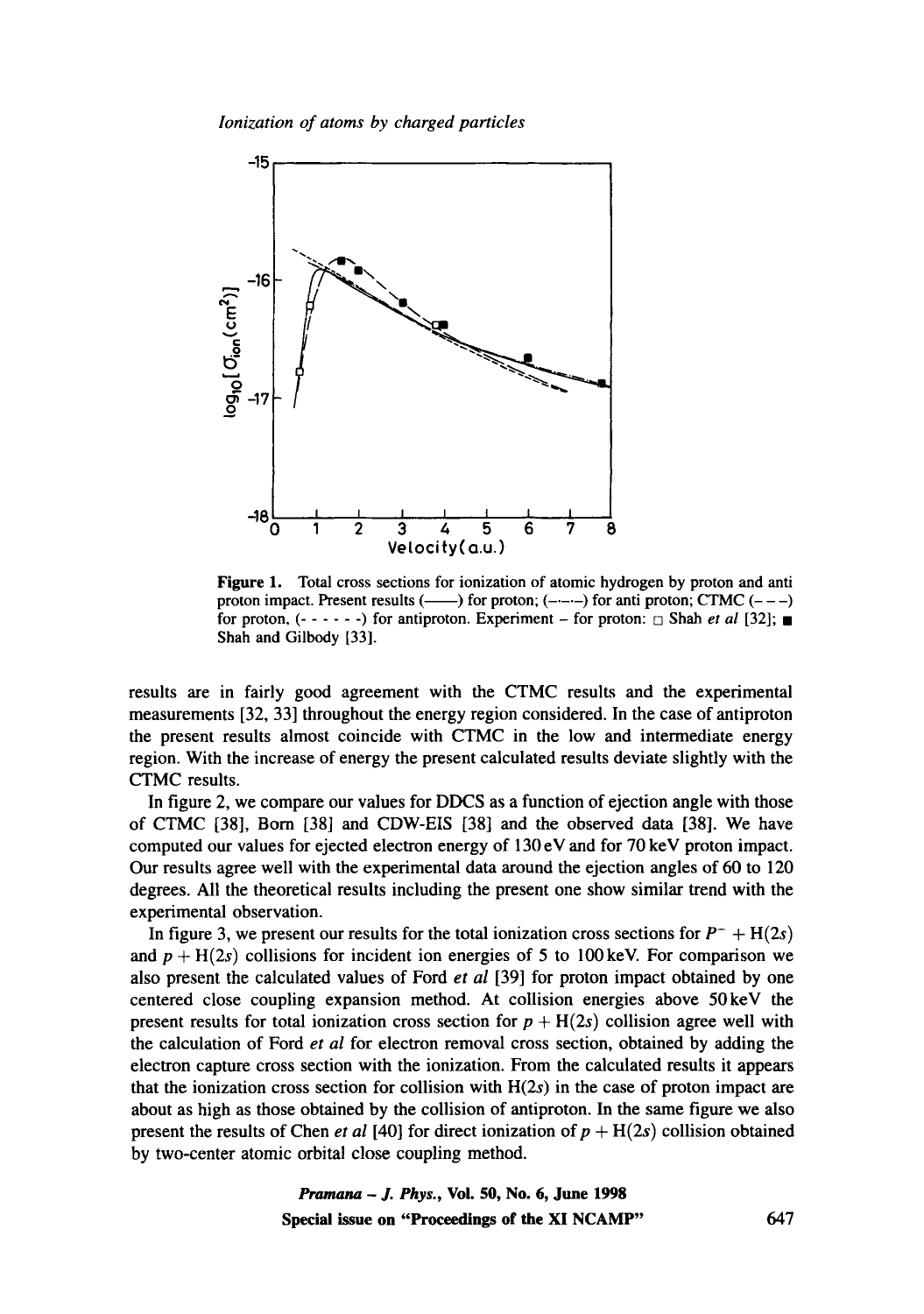



Figure 2. DDCS results for ionization of atomic hydrogen by 70 keV proton impact as a function of ejection angle for ejection energy of  $130 \text{ eV}$ . Present result (---------); CTMC [38]  $(- - - - -)$ ; CDW-EIS [38]  $(- - - -)$ ; Born [38]  $(- - -)$ ; Experiment  $[38]$   $(•)$ .



Figure 3. Total cross sections for ionization of H(2s) by proton and antiproton impact. Present: ( ) for proton, (- - -) for anti proton; Ford *et al* [39] ( ..... ) for electron removal; Chen *et al*  $[40]$  ( $---$ ) for direct ionization.

In figure 4 we present our results for doubly differential cross sections as a function of electron ejection energy for 67 keV proton impact on atomic hydrogen. On comparison with the experiment of Kerby *et al* [41], we find the present results for variation of energy for the ejection angle of  $50^{\circ}$  agree reasonably well. However for the other angle, i.e.  $30^{\circ}$  there is some discrepancy with the experiment. In this case the present result shows a similar trend with the experiment, though it varies considerably with the increase of energy.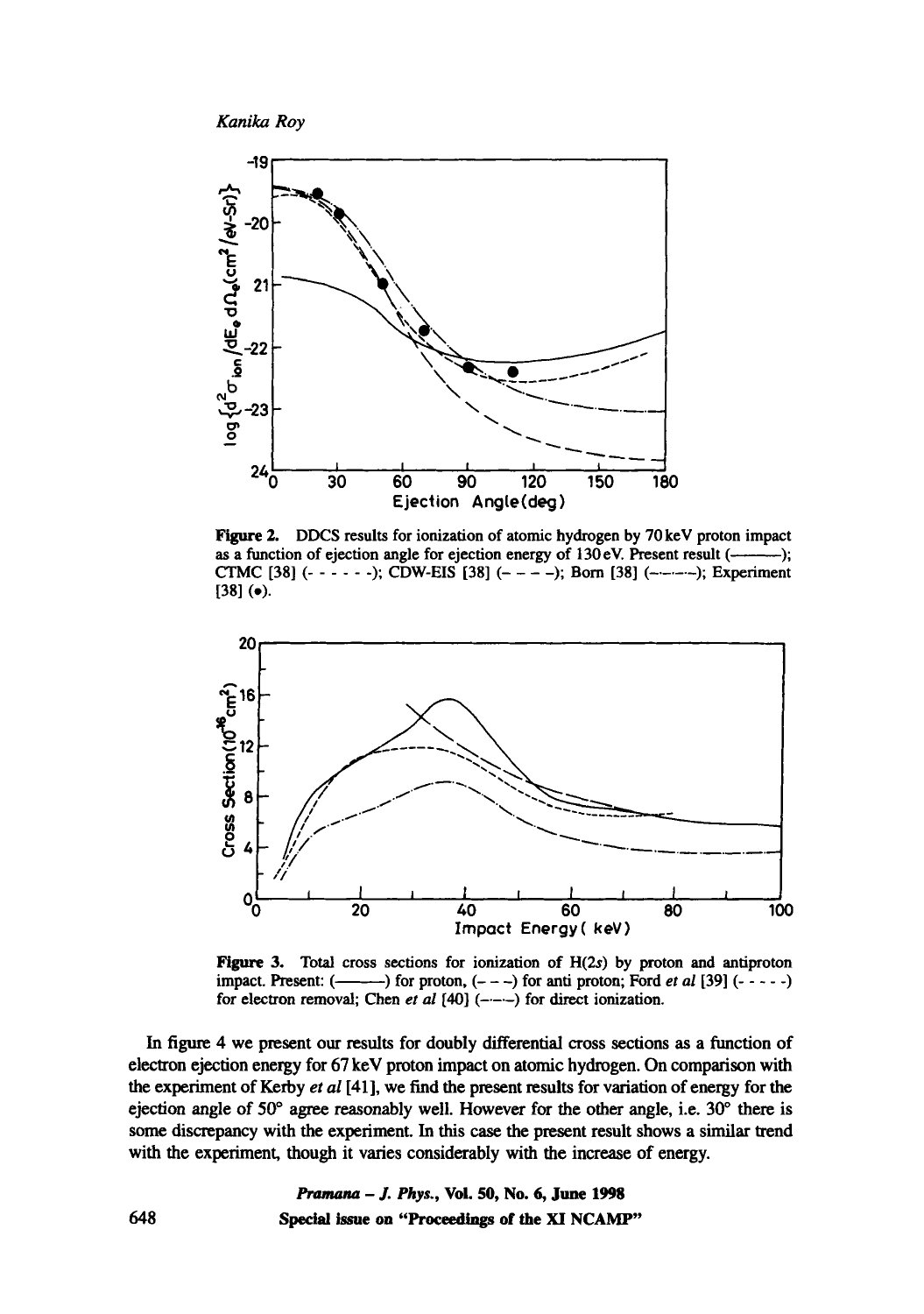*Ionization of atoms by charged particles* 



Figure 4. DDCS results for ionization of atomic hydrogen by 67 keV proton impact. Present (  $-$ ); a: 30°, b: 50°. Experiment [34]:  $□$  30°, ■ 50°.



Figure **5.**  Total cross sections for ionization of atomic hydrogen by antiproton impact. Present: (-(b); Experiment [36]: (b).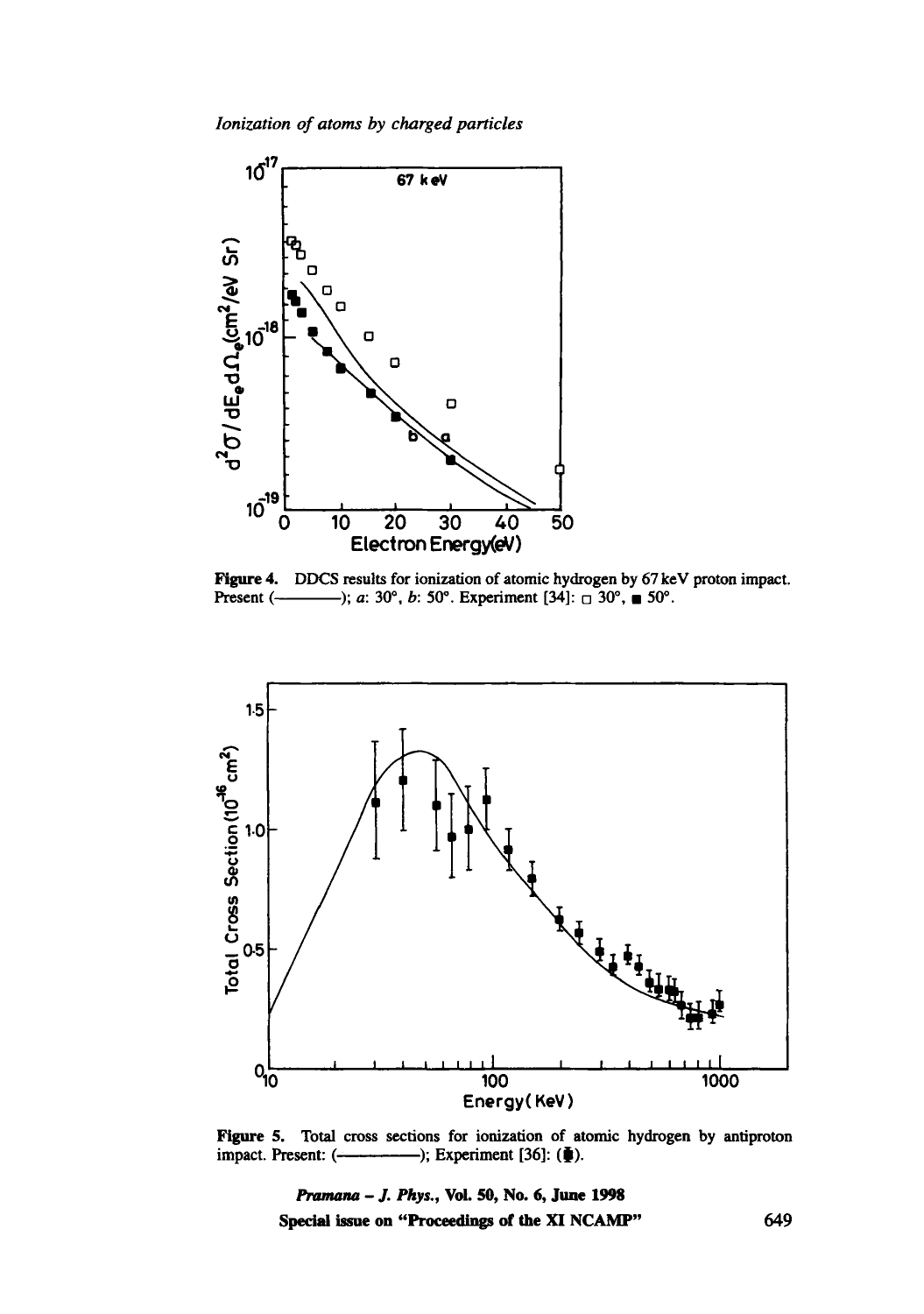In figure 5, the comparison of TICS is made between the recent experimental results of Knudsen *et al* [36] and the present calculated results for antiproton impact on atomic hydrogen in its ground state. We present here the results for several incident energies ranging from 10 to 1000keV. The present results agree well with the experiment throughout the energy range considered. In the present case the maximum is observed at about 45 keV which is almost the same as the experimental result. The present curve shows a trend similar in nature to that of the experiment.

We compare our results with existing theoretical and experimental results. Our results for both proton and anti-proton impact agree well with experiments at intermediate and high energy region.

When we consider ionization we should note that in addition to ionization there are always possibilities of elastic scattering, excitation and charge transfer as well, in the ground state or in the excited states which influence the ionization cross sections, especially in the low energy region. Recently we proposed a theoretical method to calculate ionization cross sections in heavy particle collisions by impact parameter formalism. There we consider the influence of coupling with the important bound states in the direct as well as in rearrangement channels in a two centered atomic state expansion method. This work is in progress.

#### **References**

- [1] H A Bethe, *Ann. Phys.* 5. 325 (1930)
- [2] H S W Massey and C B O Mohr, *Proc. R. Soc. London* AI40, 613 (1933)
- [3] R K Peterkop, *Proc. Phys. Soc.* 77, 1220 (1961)
- [4] M R H Rudge and M J Seaton, *Proc. R. Soc. London* A83, 262 (1965)
- [5] H Ehrhardt, M Schulz, T Tekkat and K Wiilman, *Phys. Rev. Lett.* 22, 89 (1969)
- [6] U Amaldi Jr., A Egidi, R Marconero and G Pizzella, *Rev. Sci. lnstrum. 40,* 1001 (1969)
- [7] M Brauner, J S Briggs and *H Klar, J. Phys.* B22, 2265 (1989)
- [8] (a) M Brauner and J S Briggs, *J. Phys.* B24, 2227 (1991) (b) M Brauner, J S Briggs and H Klar, Z. *Phys.* DI1, 257 (1989) (c) J Berakdar, H Klar, M Brauner and J S Briggs, *Z, Phys.* D16, 91 (1990)
- [9] (a) K Roy, P Mandal and N C Sil, *Phys. Lett.* A182, 423 (1993)
	- (b) K Roy, P Mandal and N C Sil, *Indian J. Phys.* B60, R1 (1994)
- [10] (a) A Bandyopadhyay, K Roy and N C Sil, Z *Phys.* D30, 35 (1994) (b) A Bandyopadhyay, K Roy, P Mandal and N C Sil, *Phys. Lett.* A188, 192 (1994) (c) A Bandyopadhyay, K Roy, P Mandal and N C Sil, *J. Phys.* B27, 4337 (1994) (d) A Bandyopadhyay, K Roy, P Mandal and N C Sil, *Phys. Rev.* AS1, 2151 (1995)
- [11] I E McCarthy, E Weigold, X Zhang and Y Zheng, J. *Phys.* B22, 931 (1989)
- [12] G O Jones, M Charlton, J Slevin, G Laricchia, A Kover, M R Poulsen and S Nic Chormaic, J. *Phys.* B26, L483 (1993)
- [13] G Spicher, B Olson, WRaith, G Sinapius and W Sperber, *Phys. Rev. Lett. 64,* 1019 (1990)
- [14] P Mandal, K Roy and N C Sil, *Phys. Rev.* A33, 756 (1986); Erratum, 49, 1513 (1994)
- [15] (a) M Brauner and J S Briggs, *J. Phys.* B24, 2227 (1991) (b) M Brauner and J S Briggs, *J. Phys.* 19, L325 (1986)
- [16] R M Finch, A Kover, M Charlton and G Laricehia, *Book of Abstract ICPEAC,* TH081 (1997)
- [17] S Geltman, *J. Phys.* BI6, L525 (1983)
- [18] A Temkin, *Phys. Rev. Len.* 49, 336 (1982)
- [19] N C Sil and K Roy, *Phys. Rev.* A54, 1360 (1996)
- [20] G Wannier, *Phys. Rev. 90,* 817 (1953)
- [21] R Peterkop, *J. Phys.* B4, 513 (1971)
- [22] A R P Ran, *Phys. Rev.* A4, 207 (1971)

*Pramana - J. Phys.,* **Vol. 50, No. 6, June 1998** 

**Special issue on "Proceedings of the XI NCAMP"**